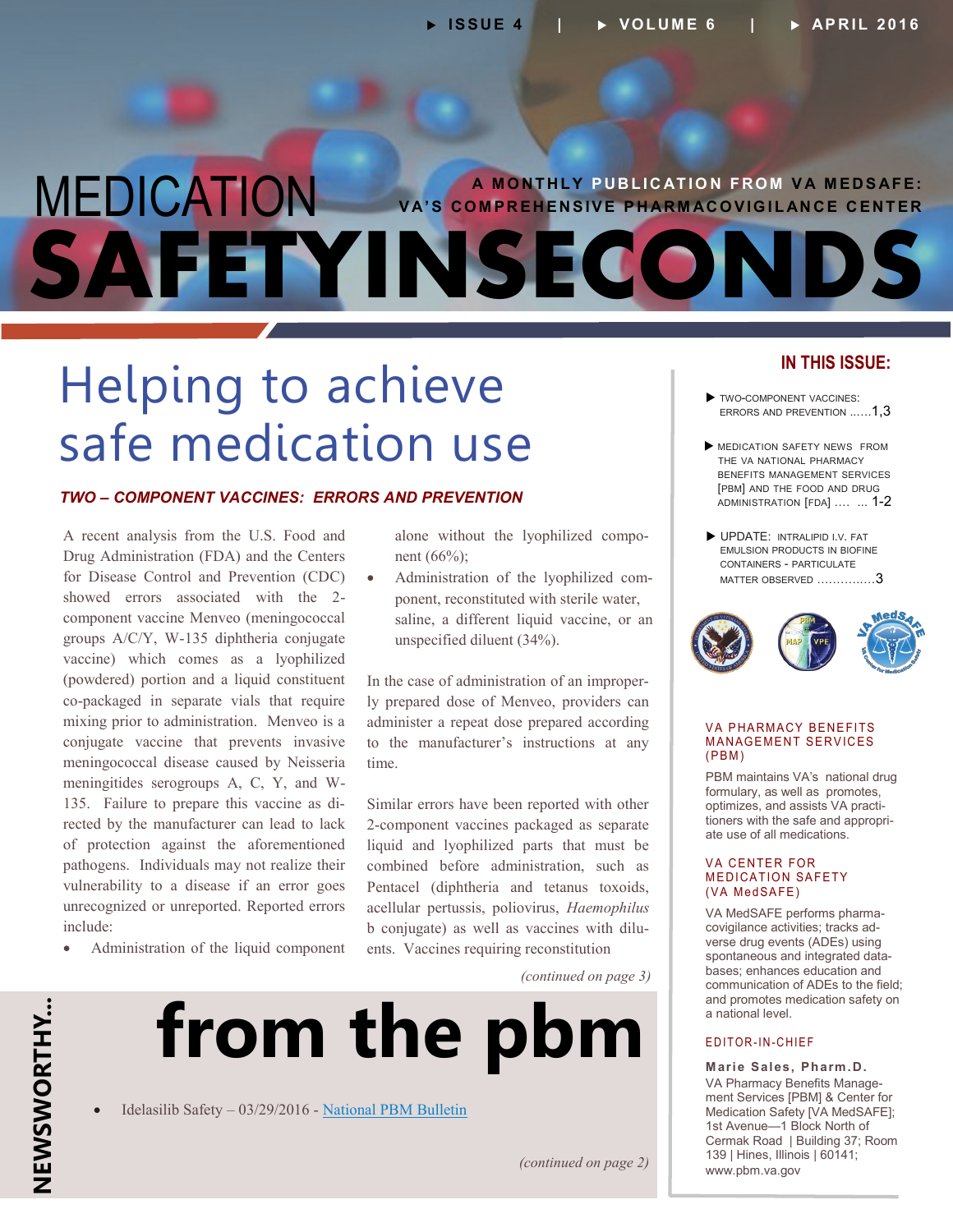# <span id="page-1-0"></span>from the fda *continued from page 1)*

#### **PAIN MANAGEMENT**

#### [FDA warns about several safety issues with opioid pain medicines; requires label changes](http://www.fda.gov/Drugs/DrugSafety/ucm489676.htm)

#### 3/22/2016

FDA warns about several safety issues associated with the opioid class of medications used to manage pain. FDA requires label changes to convey these risks, which include serotonin syndrome, adrenal insufficiency, and androgen deficiency.

#### **Serotonin syndrome**

- FDA's Adverse Event Reporting System (FAERS) shows 43 cases of serotonin syndrome associated with concomitant use of opioids and other serotonergic drugs from January 1, 1969 to June 12, 2013.
- Onset of symptoms typically occurs within several hours to a few days of concomitant use but may occur later (i.e., after dose increase).
- Serotonin syndrome may take place within recommended dosage ranges.
- Symptoms may include mental status changes (e.g., agitation, hallucinations, coma); autonomic instability (e.g., tachycardia, labile blood pressure, or hyperthermia); or neurologic abnormalities (e.g., hyperreflexia, incoordination, or rigidity).

#### *Healthcare professionals should:*

- Determine whether patients are taking serotonergic drugs concomitantly with opioid medications.
- Discontinue opioid treatment and/or use of the concomitant serotonergic drug if serotonin syndrome is suspected.
- Educate patients on the symptoms of serotonin syndrome and advise them to seek medical attention immediately if symptoms develop.

#### **Adrenal insufficiency**

- 37 cases of adrenal insufficiency from January 1, 1969 to February 5, 2014 in the FAERS database were identified in patients taking opioids.
- Information collected from cases does not suggest whether one particular opioid has a greater association than another.
- Symptoms are nonspecific and may include: nausea, vomiting, anorexia, fatigue, weakness, dizziness, and hypotension.
- Symptom onset in reported cases occurred within one day of initiation of opioid therapy to more than a year.
- *Healthcare professionals should:*
	- Confirm with diagnostic testing if adrenal insufficiency is suspected.
	- If diagnosis is confirmed, treat patient with physiologic replacement doses of corticosteroids and wean off of opioid to allow adrenal function to recover.
	- If the opioid can be discontinued, perform additional assessment of adrenal function to determine whether treatment of corticosteroids can be discontinued.

#### **Androgen deficiency**

NEWSWORTHY...

**OVVGI** 

 $\sum \limits$ 

- Studies demonstrated decreased gonadal hormones in men and women taking long-term opioids.
- Symptoms include low libido, impotence, erectile dysfunction, amenorrhea, or infertility.
- Limitations in research design prevent a definitive association of androgen deficiency with long-term opioid use or whether symptoms can be attributed to other factors such as the patient's underlying medical condition warranting opioid treatment; physical, mental, or life stressors; weight changes; or concomitant medication or supplement use.
- *Healthcare professionals should:*
	- Perform laboratory evaluation on patients presenting with symptoms or signs of androgen deficiency.